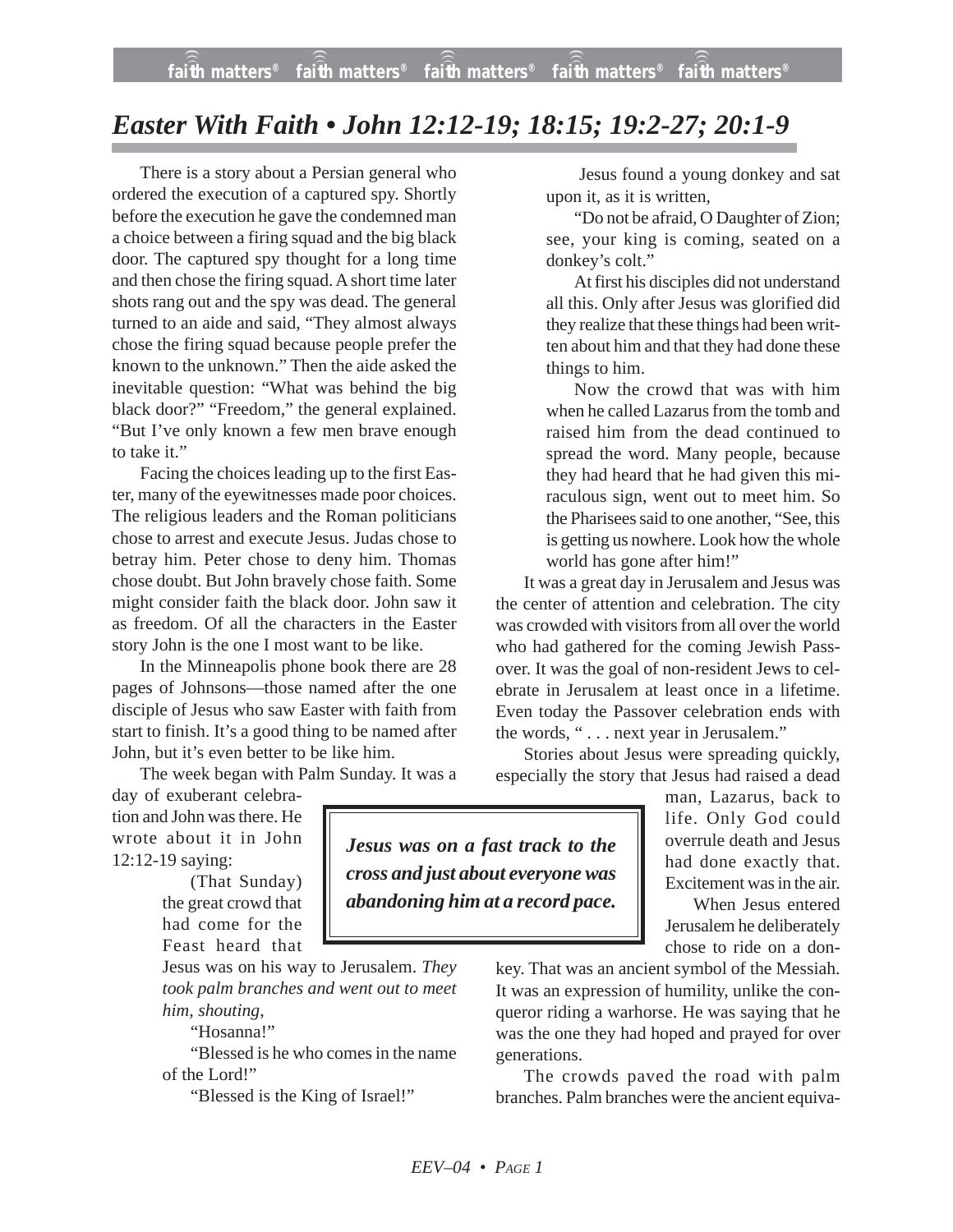lent of our confetti, streamers and fireworks. They were honoring Jesus with an ancient tickertape parade. They shouted "Hosanna!" which means 'Save!" In other cultures and times, like England today, it would be the equivalent of shouting, "God save the king!"

Have you seen on the news the exuberant celebrations in cities like Baghdad and Basra? Or maybe you remember the old newsreels of Allied soldiers entering Paris at the end of World War II and setting the French people free. It was a time of wild celebration. Dancing in the streets. Singing and shouting. That's exactly what happened on that first Palm Sunday. They were dancing, laughing, shouting and celebrating. It was the day for dreams to come true. It was a day when thousands celebrated Jesus.

For the religious leaders called Pharisees it was an awful day. They were disgusted and frightened by the popularity of Jesus. It was like a standing ovation for the enemy. They were sick inside. It seemed to them that the whole world had gone after him.

John was one of the partiers. He believed in Jesus with all his heart. I can picture him waving his palms, shouting his praises and dancing with enthusiasm. Did he understand exactly what was going on? Not really. By his own admission he really didn't get it until after Easter, but he enjoyed the Jesus Party anyway. What a way to see Easter! Just celebrate Jesus with all your heart and figure out the details later. It takes faith and that's exactly what John had.

But that was Sunday. A lot changed by Thursday night. Jesus wasn't in a party mood. His talk seemed dark and dangerous. Jesus looked depressed. Then it got dangerous with soldiers coming to arrest him and threats and trials. Jesus was on a fast track to the cross and just about everyone was abandoning him at a record pace.

John didn't waver when danger peaked. He stuck with Jesus all the way. According to John 18:15, "*Simon Peter and another disciple were following Jesus. Because this disciple was known to the high priest, he went with Jesus into the priest's courtyard."* John wrote these words. He was an eyewitness biographer of all that happened.

John did a curious thing when he told Jesus' story. He never actually used his own name. He remained anonymous. In the book we call "The Gospel according to John" he always refers to himself indirectly. Here he calls himself "another disciple".

John knew the high priest personally. He didn't even need security clearance to go right into Caiaphas' home. Of course this put him at the highest level of danger.

In political conflict it is common to not only eliminate the enemy but those aligned with the enemy. Whether Adolph Hitler, Saddam Hussein or a new president in Washington, the common practice is to get rid of all the top deputies as well as the leader himself. Peter denied he knew Jesus in order to save his skin, but that wouldn't work for John. They all knew him.

John was willing to risk his life for Jesus. His faith was not limited to happy days when the crowd was shouting praises. John believed in Jesus and was faithful even when the crowd was shouting for crucifixion.

There is a lesson here for us all. Some of us love to party with Jesus in the good times but have little faith in the bad times. When life is good we gladly carry the title "Christian" but when life gets dangerous with problems, sickness, financial reverses, lost job and a long list of scary options we're not so sure about faith in Jesus.

John's faith was for every season—faith in celebration; faith in danger; faith in duty. John was the only male follower of Jesus who showed up at the crucifixion. The rest were low on faith and hiding out. In John 19:25-27 we read:

Near the cross of Jesus stood his mother, his mother's sister, Mary the wife of Clopas, and Mary Magdalene. When Jesus saw his mother there, and the disciple whom he loved standing nearby, he said to his mother, "Dear woman, here is your son," and to the disciple, "Here is your mother." From that time on, this disciple took her into his home.

This was a most dramatic moment. Jesus was in excruciating pain. He was dying and he knew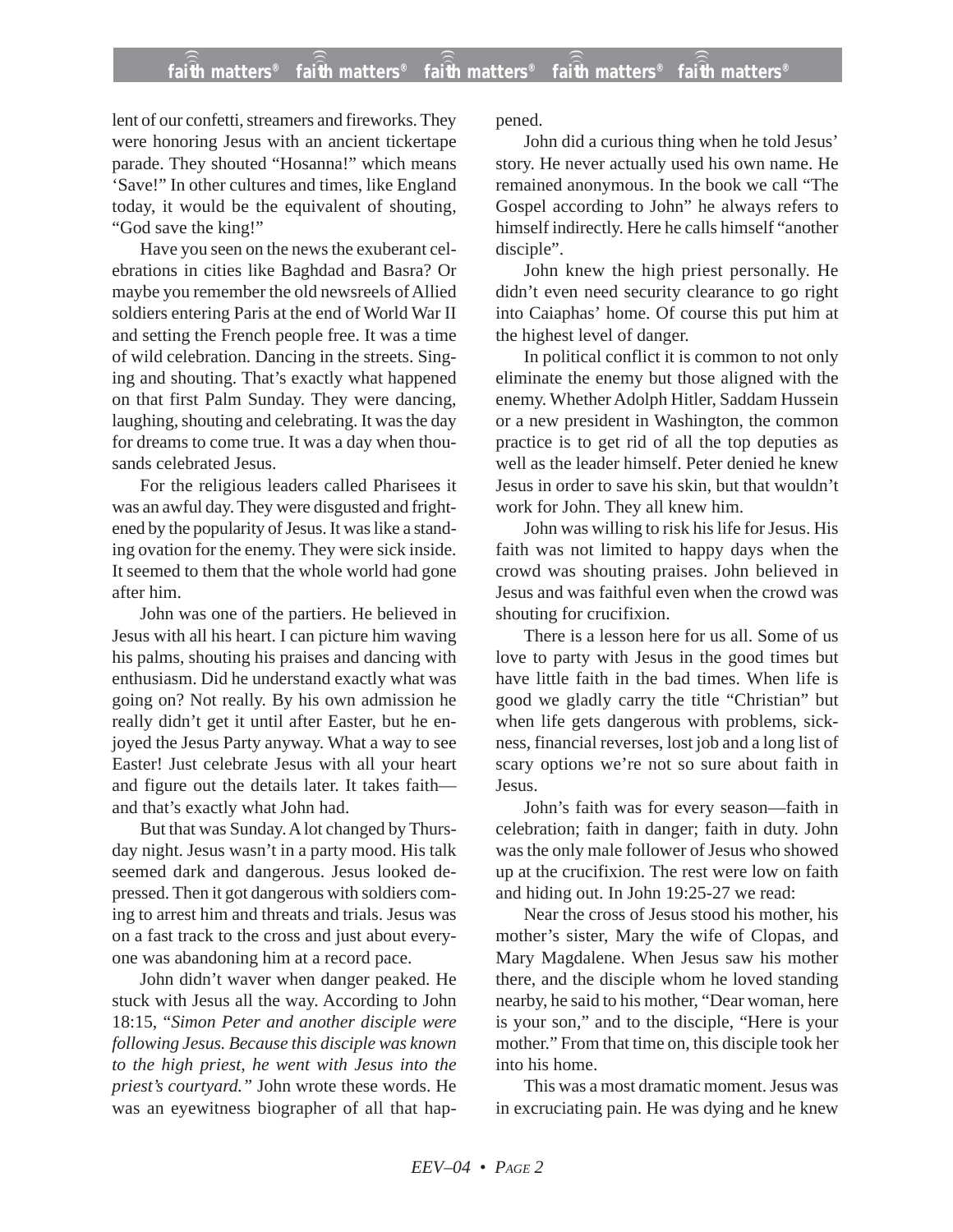it. Every breath was precious and every word was almost impossible to speak. The whole point of Jesus' death was human salvation. He was dying there in our place. He was taking the eternal consequences of our sin. He was saving our souls from hell and for heaven. Nothing could be bigger and nothing could be more important.

But Jesus had a personal, practical need. He was the eldest son of a widow. He needed someone to take care of his mother after he was gone. His own brothers weren't there. He couldn't count on them to do what needed to be done. So, he asked John.

The ancient historians tell us what happened in the following years as the gospel of Jesus started to spread across the empire and beyond. All the disciples of Jesus left to become missionaries except one. John stayed behind to care for Mary until she died. It was his duty.

Faith in Jesus calls some of us to special assignments. They may not be glamorous and they

may not be easy. Jesus may ask us to do what no one else will show up to do. Others may do the spectacular and sensational. Others may have their names in the headlines. Others of us may be as-

signed to take care of the elderly. Our names may not even be mentioned. We are just "the other disciple" or "the disciple whom Jesus loved". We learn from John that faith calls us to duty and our duty is to do whatever Jesus wants us to do.

I can hardly imagine what it must have been like during those long hours and days after Jesus' death. A dark cloud hung over those followers of Jesus, a cloud that would not go away. Remember those times when you felt totally trapped by hopeless circumstances? Everything went wrong. You felt so lonely. Hopeless. Confused. Frightened. Desperate.

Jesus had told them he would rise from the dead, but they didn't believer it. Frankly, it was just too much to believe. Even those who had seen the once-dead Lazarus come out of his tomb couldn't muster up enough faith to believe that Jesus would come back to life. All their dreams were shattered.

There is no record that John was different. Maybe the depression of the others dragged him down into the pit of unbelief. But knowing everything else about his life and faith I can't help but wonder if he wasn't different from the rest. It seems to me that if there is anyone who saw Easter coming it must have been John. Here's what he wrote in John 20:1-9:

> Early on the first day of the week, while it was still dark, Mary Magdalene went to the tomb and saw that the stone had been removed from the entrance. So she came running to Simon Peter and the other disciple, the one Jesus loved, and said, "They have taken the Lord out of the tomb, and we don't know where they have put him!"

> So Peter and the other disciple started for the tomb. Both were running, but the

*We learn from John that faith calls us to duty and our duty is to do whatever Jesus wants us to do.*

other disciple outran Peter and reached the tomb first. He bent over and he looked in at the strips of linen lying there but did not go in. Then Simon Pe-

ter, who was behind him, arrived and went into the tomb. He saw the strips of linen lying there, as well as the burial cloth that had been around Jesus' head. The cloth was folded up by itself, separate from the linen. Finally the other disciple, who had reached the tomb first, also went inside. He saw and believed. (They still did not understand from Scripture that Jesus had to rise from the dead.)

John was that "other disciple". It didn't take much to start him running. Mary Magdalene hadn't reported a resurrection; she had only reported a missing body. John's faith kicked in and he started running. Panting for breath and hoping for life he won the race and arrived at the empty tomb. He looked in, he saw and he believed.